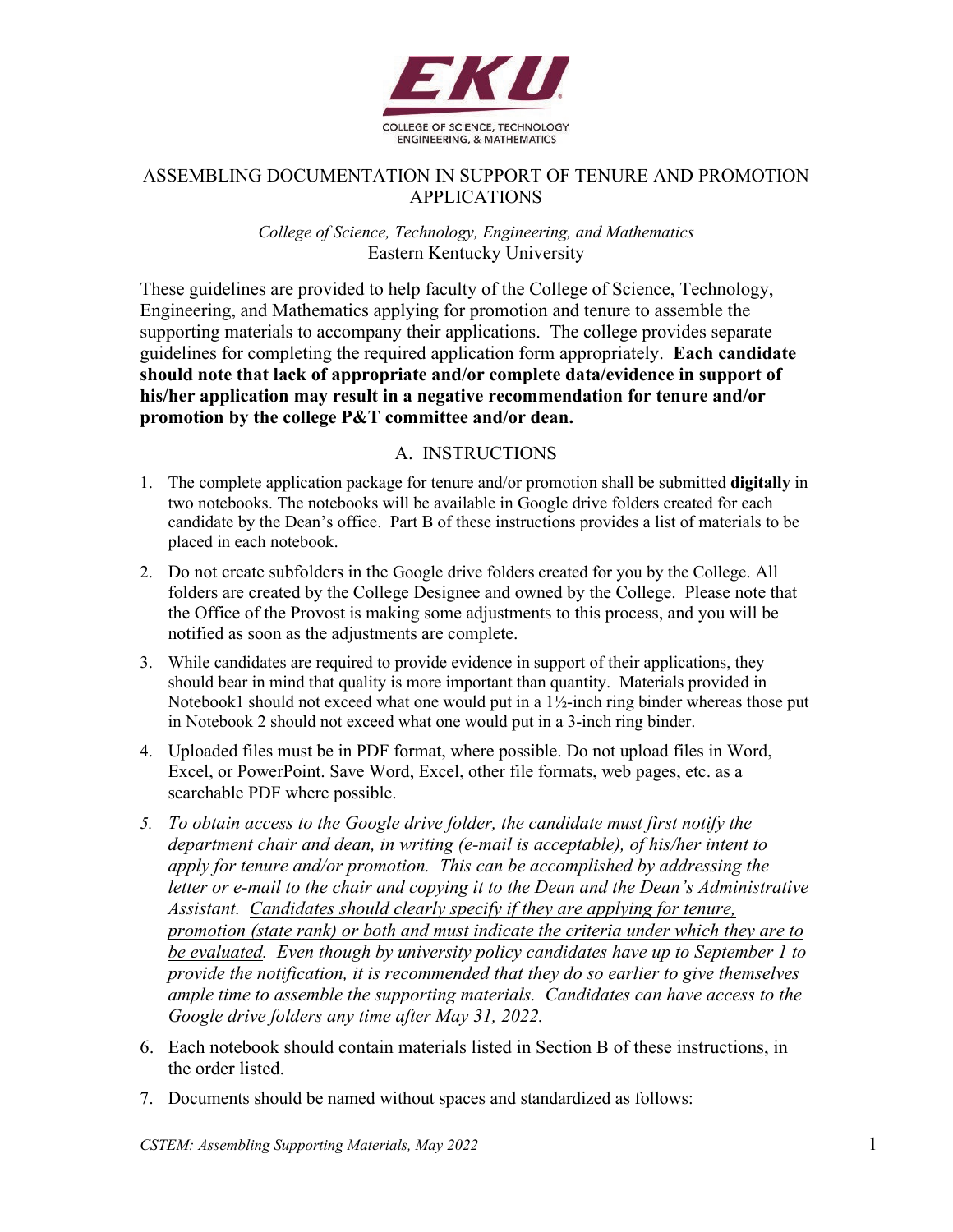

COLLEGE OF SCIENCE, TECHNOLOGY. **ENGINEERING, & MATHEMATICS** 

i. LastNameFirstInitial TabNumberItemNumber Content *For example:* WiesJ\_2a\_letter of intent WiesJ\_2b\_terms of appointment WiesJ\_2c\_CV

- 8. The checklists should be completed fully. Candidates should indicate items that do not apply to them with N/A rather than leaving these blank (For instance, a tenured candidate applying for promotion to professor will not have any non-tenured evaluations to submit).
- 9. An explanation should be provided as to how any peer evaluations included in item 3c for Notebook 2 were obtained.
- 10. Item 5 asks for information on the "amount of time involved in each service commitment". Candidates are not expected to keep track of every minute spent on a particular service activity. But they should be able to provide information about the frequency and the approximate length of each meeting. For example "The Research & Faculty Development Committee typically meets twice each semester for about one hour per meeting. Two to four hours are required for preparation for each meeting."

# B. CONTENT OF NOTEBOOKS

*This section provides a list of materials required in the notebooks. The items should be provided in the same order as the checklists. The notebooks shall contain the primary supporting materials reviewed at the department, college and/or university levels. However, candidates should note that departmental policy may require them to submit additional materials for use at the department level. This may include items such as*  written student comments, teaching portfolios, syllabi of all courses taught, grant *proposals, independent studies reports of students supervised, etc. Such "supplementary materials" shall not be forwarded beyond the department but should be kept on file should a question about them be raised by higher evaluating authorities.* 

**The google drive folders shall be divided into tabs. Candidates and evaluators should ensure that materials are uploaded into the correct tabs as outlined indicated in the checklists.**

#### NOTEBOOK )

TAB 1: CHECKLIST for NOTEBOOK 1 (this document)

**TAB 2: Informational Materials** *(candidate responsibility)*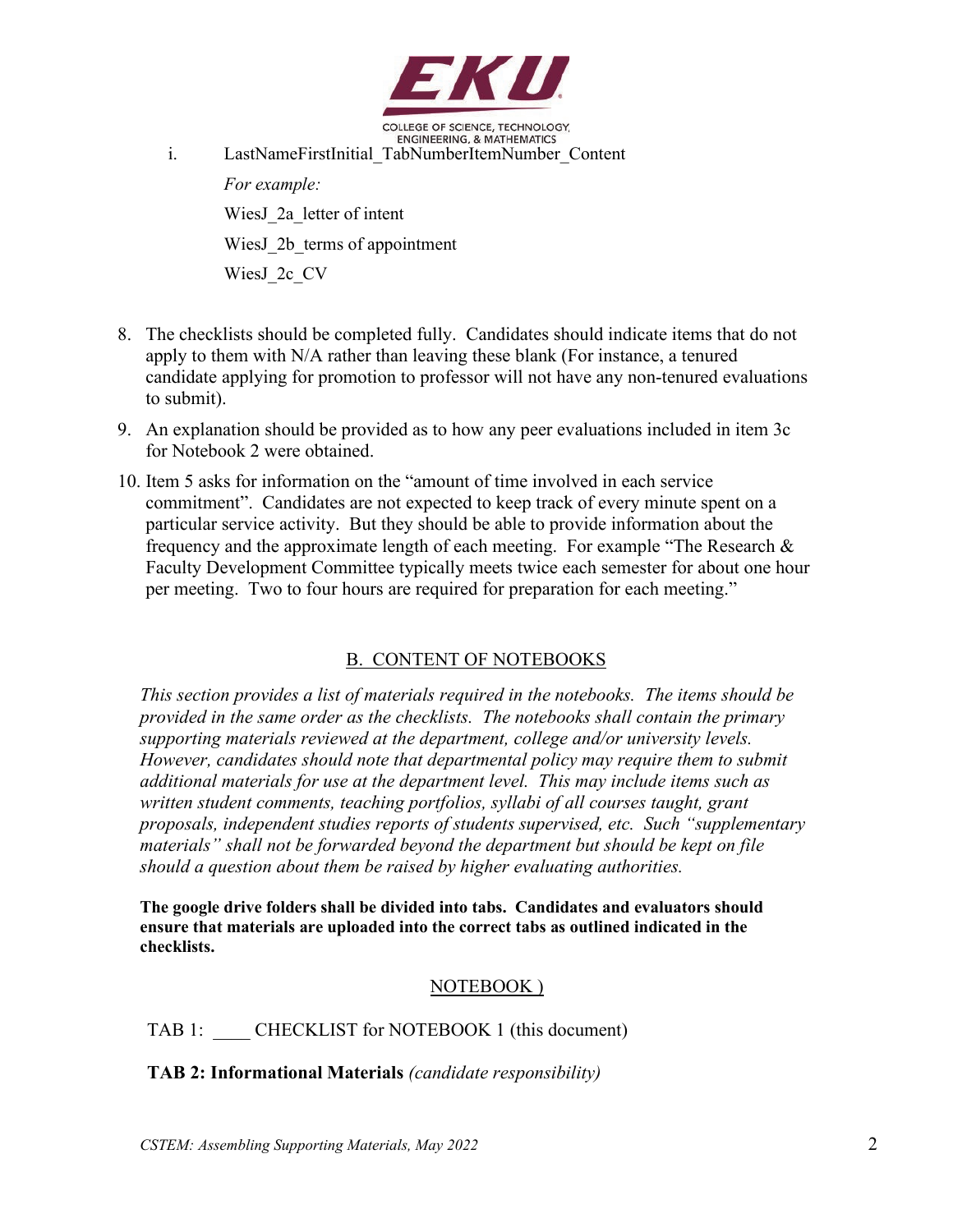

- (a) A copy of the letter (or email) of intent to apply for tenure and/or promotion
- (b) A copy of initial terms of appointment and, if applicable, any written, previously agreed-upon exceptions to the promotion and tenure policy
- (c) A copy of a current curriculum vita utilizing the College of Science, Technology, Engineering and Mathematics' standard format
- (d) The application and self-evaluation on the appropriate University form (i.e., application form)

#### **TAB 3: Department Evaluation Report SIGNED** (*department committee and chair responsibility)*

(a) Department evaluation report with recommendation(s) for tenure and/or promotion

## **TAB 4: College Evaluation Materials** (*college committee and dean responsibility)*

(a) College evaluation report with recommendation(s) for tenure and/or promotion

## **TAB 5: University Evaluation Materials** (*Provost office)*

(a) University evaluation report with recommendation(s) for tenure and/or promotion

# **NOTEBOOK 2 (Large Binder)**

#### **TAB 1: Informational Materials**

- (a) Checklist for Notebook 2 (this document)
- (b) Departmental promotion and tenure standards
- (c) Alternative student opinion questionnaire (if administered instead of eXplorance Blue)
- (d) Description of department's secondary systematic method of assessing teaching performance

## **TAB 2: Prior non-tenured annual evaluations and reports** *(candidate*

*responsibility)*

(a) Prior evaluations (in reverse chronological order)

## **TAB 3: Teaching Documentation, as determined by University policy and departmental promotion and tenure standards** (*candidate responsibility)*

- (a) Teaching evaluation instrument report
- (b) Summary data of secondary systematic method
- (c) Peer evaluations
- (d) Representative syllabi for courses taught
- (e) Other documentation of teaching effectiveness

## **TAB 4: Scholarship Documentation, as determined by University policy and departmental promotion and tenure standards** (*candidate responsibility)*

(a) Copies of publications